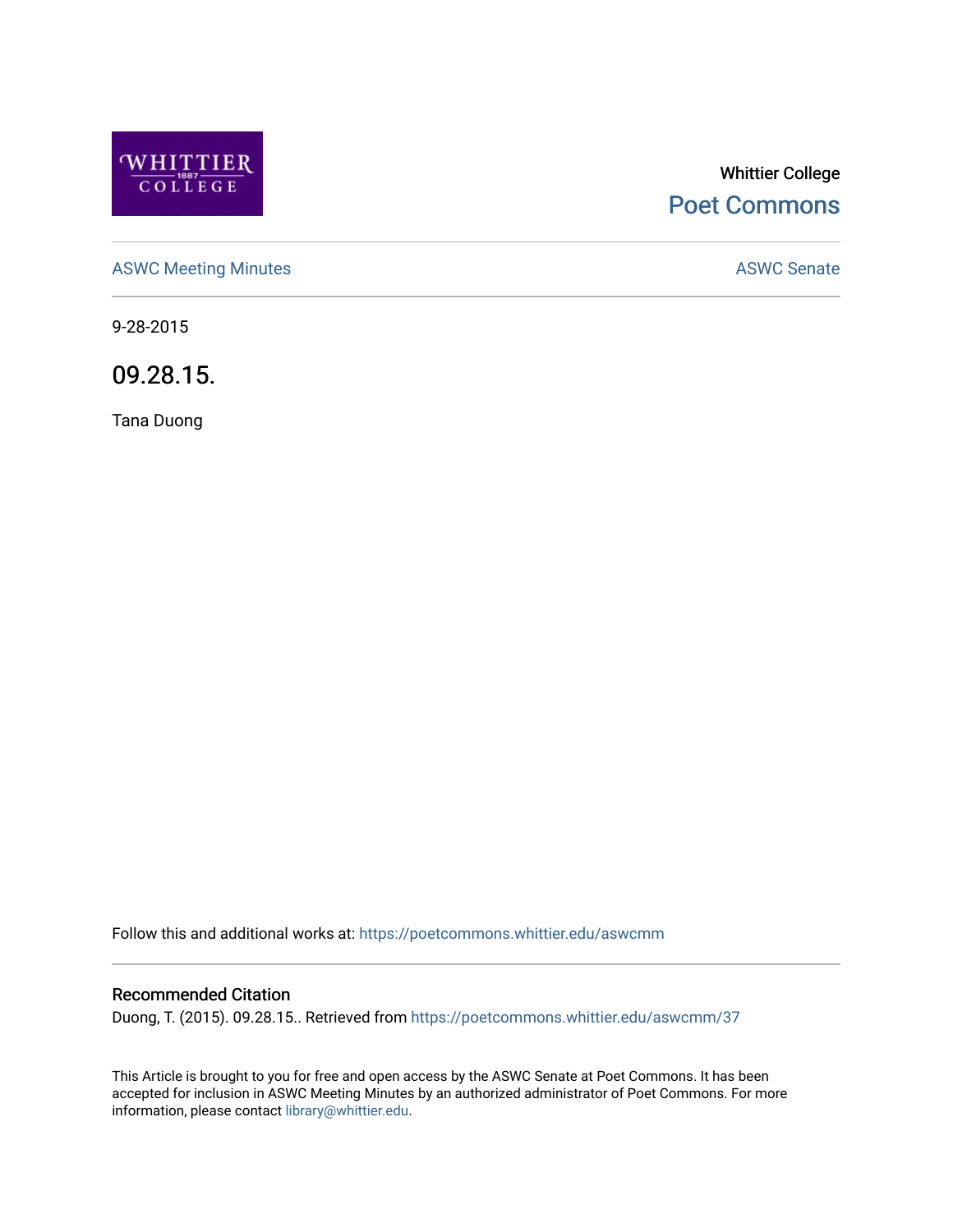

## **Meeting Minutes for September 28, 2015**

- **I.** Meeting is called to order at 7:05PM
- **II. Moment of Silence**
- **III. Inspirational quote Sen.**
- **IV. "***A great leader's courage to fulfill [their] vision comes from passion, not position." ― John Maxwell*
	- Sen. Ringgold

## **V. Mission Statement**

a. The ASWC Senate, as the governing body of the Associated Students of Whittier College, is dedicated to the betterment of the college as an institution and as a member of the broader community. The Senate shall assist on-campus clubs and organizations in creating, promoting and implementing dynamic programs and events that involve students and add value to their educational experience. This body will act as an open forum for students to voice their opinions and desires, always keeping the best interests of the ASWC in mind. In all of its actions, the Senate will serve the students first with integrity, dedication, responsibility and **Read by Sen. Ringgold** 

## **VI. Roll Call- Secretary Duong**

- **a.** Present: President Robert Duarte, Vice-President Amer Rashid, Treasurer Cesar Zamora, Secretary Tana Duong, Director Cody Allman, Director Leah Boynton, Sen. Michelle Ordonez, Sen. Hannah Martin, Sen. Erica Wendt, Sen. Katie Clendening, Sen. Lorena Heymans, Sen. Alfredo Santacruz, Sen. Alyssa Kimbell, Sen. Rudy Marquez, Sen. Jazmin Ringgold, Sen. Jacob Contreras, Sen. Priscilla Rodriguez, Sen. Will McKenzie, Dr. Morris, Dr. Sobers, Dr. Kjellberg
- **b.** Absent excused: Sen. Vica Malgina, Sen. John Parviainen
- **c. Unexcused:**

## **VII. Minutes Amendment/Approval**

**a.** Approved by Sen. Heymans

## **VIII. President's Message- President Duarte**

- **a.** Elections are on Wednesday
- **b.** Debates were held earlier, look forward to new representative next week
- **c.** Met with John West, everything looks great—expecting everything to be finished in time

a. Blueprint is made with classroom assignments—meeting with Pres. Herzberger to share with Student-L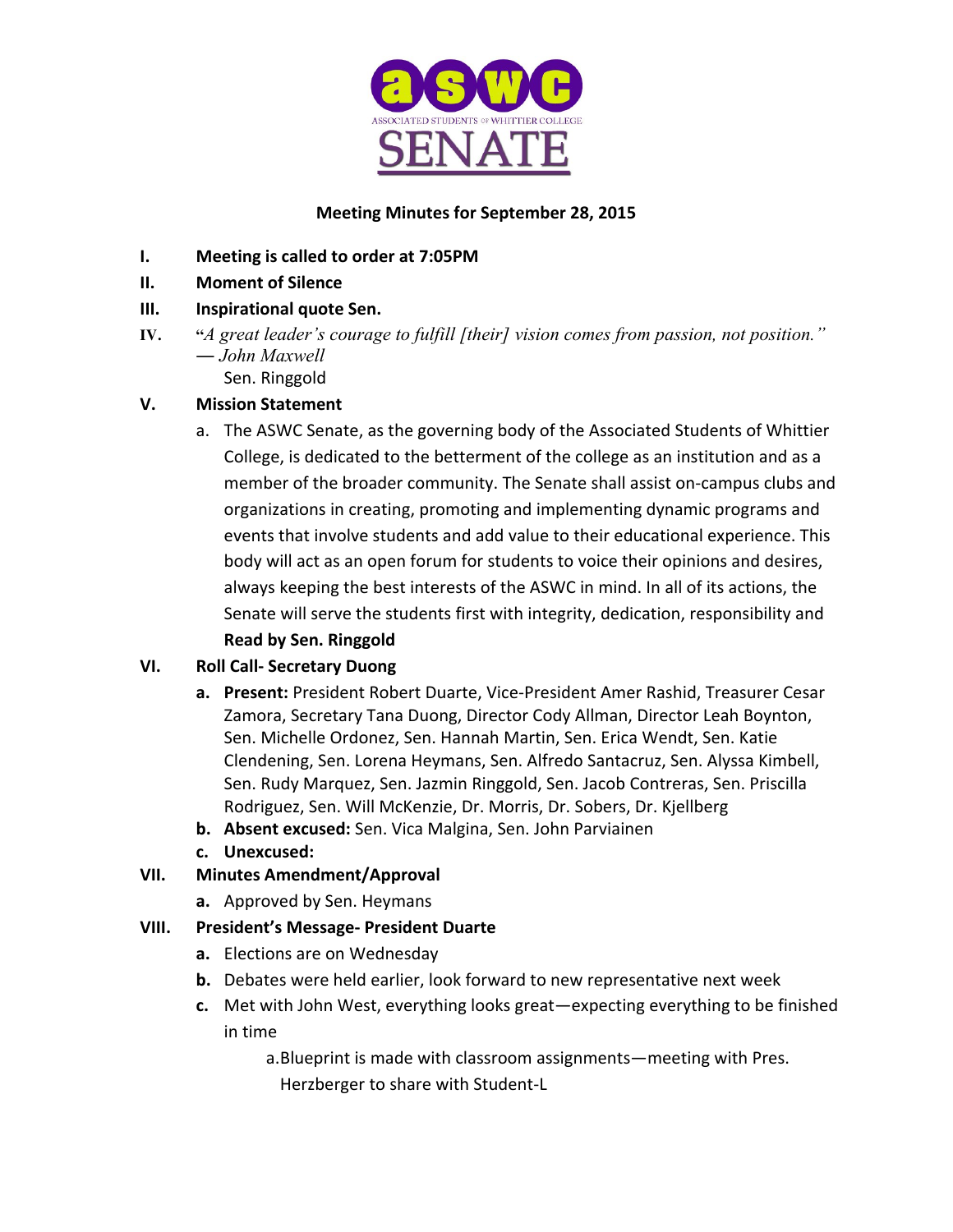# b. Trying to limiti student tours to prevent for el Nino

## **I. Treasurer's Report- Treasurer Zamora**

#### **ASWC ACCOUNTS**

Executive Budget Balance: \$11,700.00 est.

Reserve Account Balance: \$11,697.78

#### **TOTAL ASWC FUNDS:**

*• General Fund: \$39,660.00 est •*

*Total Funds Allocated: \$27,015.00*

Total Requests Pending:

- *First Readings Pending: \$4,790.00*
- *• Second Readings Pending: \$20,303.90*

#### **RELATED ACCOUNTS**

Program Board Account: \$43,250.00

Media Council Account: \$63,000.0

## **II. Constituent Reports**

- a. Social Justice Coalition- Sen. Marquez
	- a. Still in process of determining which clubs are a part of SJC
- b. Commuter Rep- Sen. Ordonez
	- a. Constituent at Commuter Meet-Up did not have gluten option at the event, will work with Culinary in the future to accommodate
- c. Student Body Rep- *Sen. Parviainen*

a. N/A 

- d. Student Body Rep- *Sen. Heymans*
	- a. Many complaints from constituents about parking being closed off even for sporting event hosted by school
- e. Student Body Rep- *Sen. Clendening*

a. Constituents would like to see more meat varieties other than beef

f. Student Body Rep- Sen. Erica Wendt

a. Many complaints about high school football game parking

g. Residential Hall Rep- Sen. Martin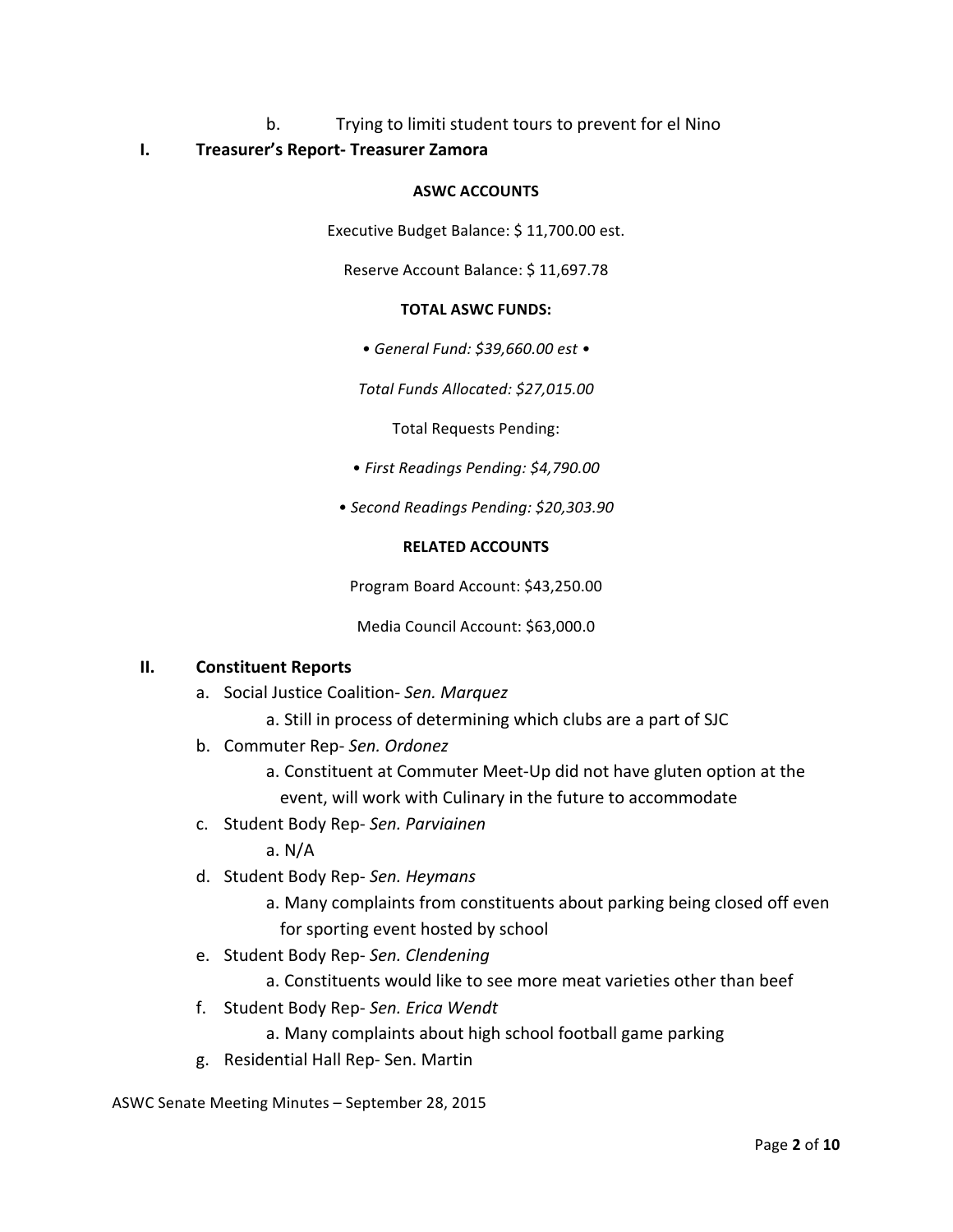- a. Gym equipment complaint- settled with Andre Coleman
- h. Inter-Club Council Rep- *Sen. Kimbell*
	- a. ICC will be holding second meeting this Thursday, Club 88 at 4:30
- i. Diversity Caucus Rep- Sen. Santacruz
	- a. Will be holding second meeting tomorrow, at 4:30 in LEAP conference
- j. Student Athletic Advisory Committee Male Rep- Sen. Contreras
	- a. Planning more community service programs for school\
	- b. Athlete outcome at Helping Hands
- k. Student Athletic Advisory Committee Female Rep- Sen. Rodriguez
	- a. Women's Soccer game Wednesday at 7, "whiteout"
	- b. Women's Volleyball has two games this week
- l. Media Council Rep- *Sen. Ringgold* 
	- a. Media Council met today
	- b. KPOET was funded successfully
	- c. Excited about collaborating with everyone and increasing presence throughout Acropolis, VPS, Media Council
- m. Inter-Society Council Male Rep- *Sen. McKenzie*
	- a. Leadership Workshop- anyone can attend\
	- b. Palmers have fundraiser this week  $\setminus$
	- c. Mets have Wet N' Wild dance this Friday and dunk tank on Thursday
	- d. Franklins planning fundraiser for Cancer
- n. Inter-Society Council Female Rep- *Sen. Malgina*
	- a. N/A

## **III. Committee Reports**

- a. Administrative- Vice President Rashid
	- a. Mondays at 3:30, every other week
- b. Budget- Treasurer Zamora
	- a. Met at 4:30 and discussed requests for a couple hours
- c. Campus Relations- Dir. Boynton
	- a. Encouraging committees to sign up for elections
	- b. Moving forward to advertise Senate as a whole
		- 1. Maybe snapchat?
- d. Elections- Secretary Duong
	- a. FCC Presidential Debate was earlier today- heard from Pres. And VP candidates
	- b. Elections are Wednesday,  $30<sup>th</sup>$ .. Please communicate to your first year constituents—Senator's responsibilities to make this info available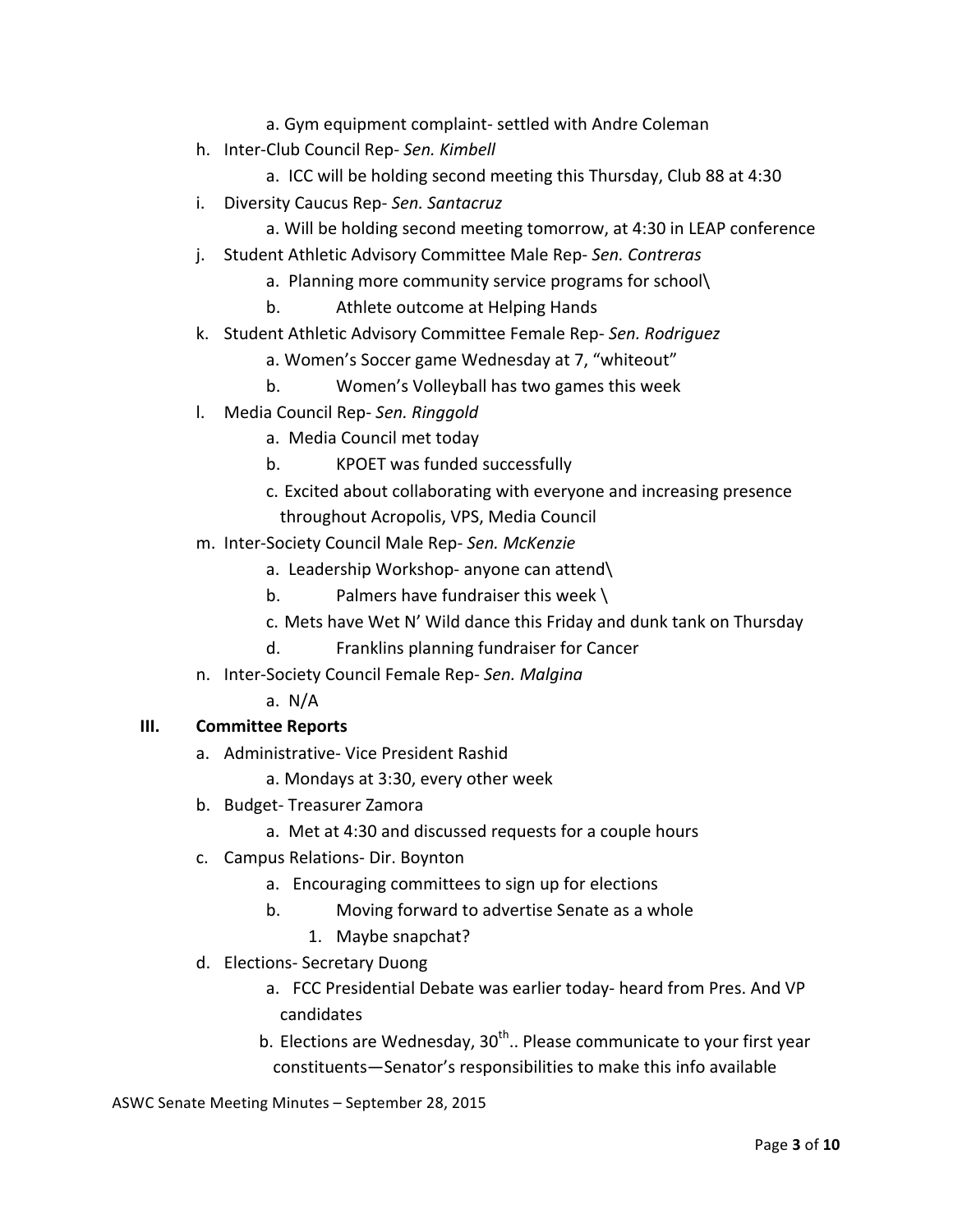- c. Shift list available please sign up to work the polling booth 11:00-2:00 and 4:30-7:30.
- d. Polls will be open Orgsync 8AM-8PM
- e. Program Board Program Board Director Allman
	- a. Color Run will be happening again around HC time
	- b. Dub-Sync and Midnight Madness will be combined!!
	- c. Interested in getting involved with Homecoming? Contact PB
- f. Advocacy- President Duarte
	- a. Spoke with HR on pay rates
		- 1. Departments are no longer able to determine wages for pay, it's established by work experience working per year
			- i. This is because some students had salaries the same rate as professional workers at school
			- ii. Any questions regarding HR please contact Pres. Duarte or Stephanie Hernandez
	- b. Jan 2016, minimum wage will increase \$1
	- c. Meeting bi-weekly, but committee please meet post Senate meeting to discuss
- g. Culinary- Sen. Clendening
	- a. Met with James Dial
	- b. Interested in having access to collecting feedback cards
	- c. Meeting Wednesday at 5:30 to discuss if changes have happened in the  $\overline{C}$
	- d. If there's any complaints- just heard of recent mold in food... will address with Bon Appetit
	- e. It will be helpful to send complaints with photograph proof
- h. Environmental- Sen. Martin
	- a. Composting project is already done by some organizations so will collaborate
	- b. The water-wise was not receiving as much attention as it deserved
	- c. Met with Andre Coleman in attempt for Res Life to donate a prize for Res Hall to donate a prize for water reduction competition
		- 1. \$1000 fund for Residential improvement and may collaborate with Program Board
	- d. Plan on setting guidelines for bills at Wednesday 4:30 in Senate
- i. Student Feedback- Sen. Marquez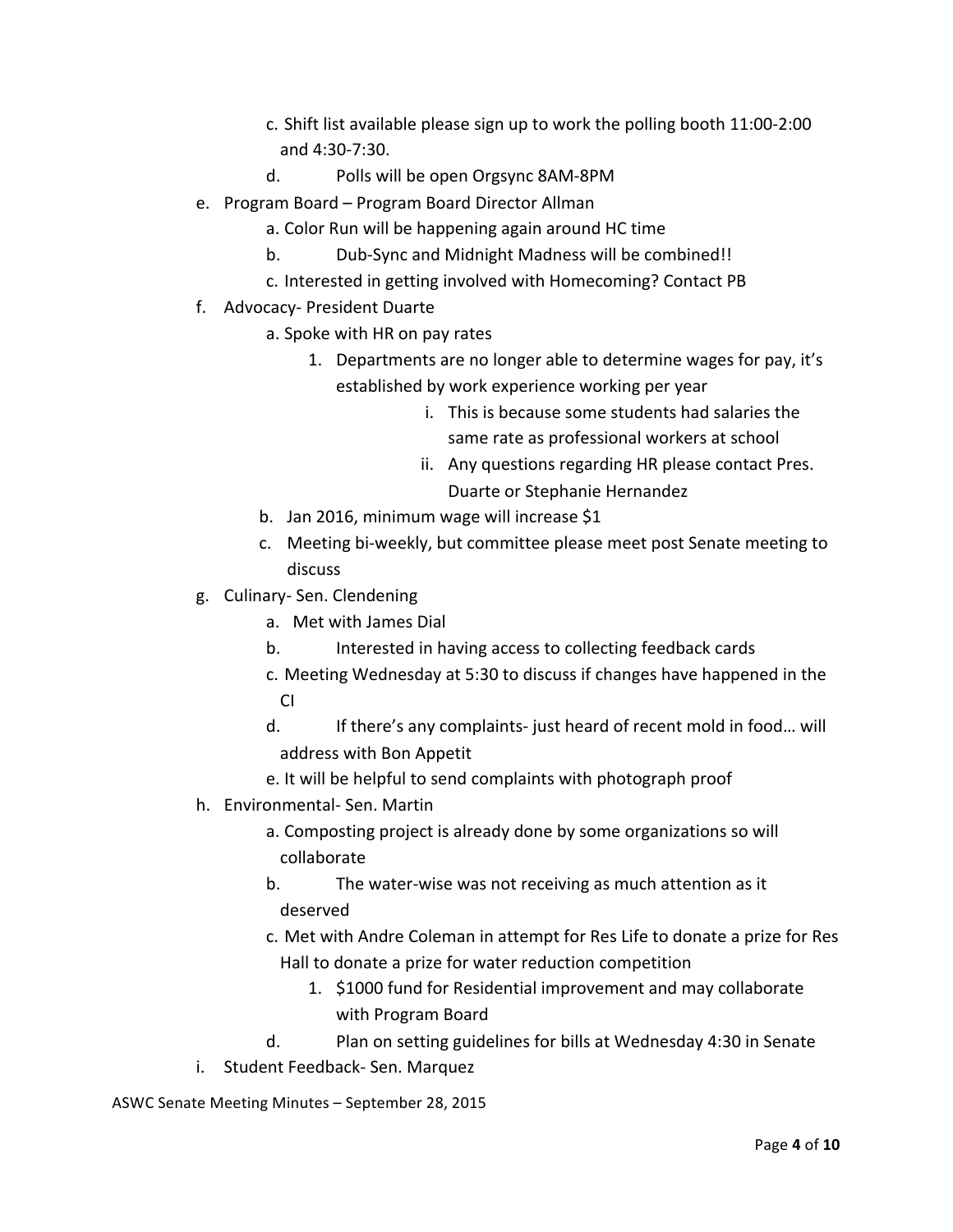- a. Did not meet today
- b. Working on survey- trying to work with CIA but figuring out
	- 1. Please see if constituents interested in taking on
- j. Academic Affairs- Vice-President Rashid
	- a. application with live today
	- b. deadline is Wednesday by 5
	- c. the committee is going to review apps- recommend to Pres. Duarte for final decision
	- d. will swear in new member for make-up Retreat
	- e. All information is on Orgsync with the Bill, FAQ, Application

## **IV. Public Voice** -

**a.** Arjun 

a.Problem with Nixon classroom

**b.** Doug-

a.classroom was resolved

b. hew comment cards needed by student feedback box

## **V. First Readings**

## **a. Dean of Students**

a.De-stress event during Finals Week- Reading Day

- b. Rock Wall was done in the past but no longer- usually large collaboration with LEAP etc.
- c. Dr. Sobers stated no EMS request
- d. Bounce obstacle course
- e. Fast-tracked because he's in class- cannot be done because no EMS f. Reduced the requested amount to \$499 vs. \$550

## **b. UC Davis Pre-Health Professionals and Pre-Medical National Conference**

- a. Bio club funded \$2,700 already- need remainder funds covered by KNS and Bio Department
	- 1. Show in favor to as a club
	- 2. Going towards tickets- each is \$90 per student
	- 3. Meal and transportation- to UCR for shuttle to Davis
- b. Budget recommended \$0 because funding code but committee highly commended the efforts of this organization- keep in consideration
- c. Encouraged students of all majors- 20 students enrolled, bus is about 40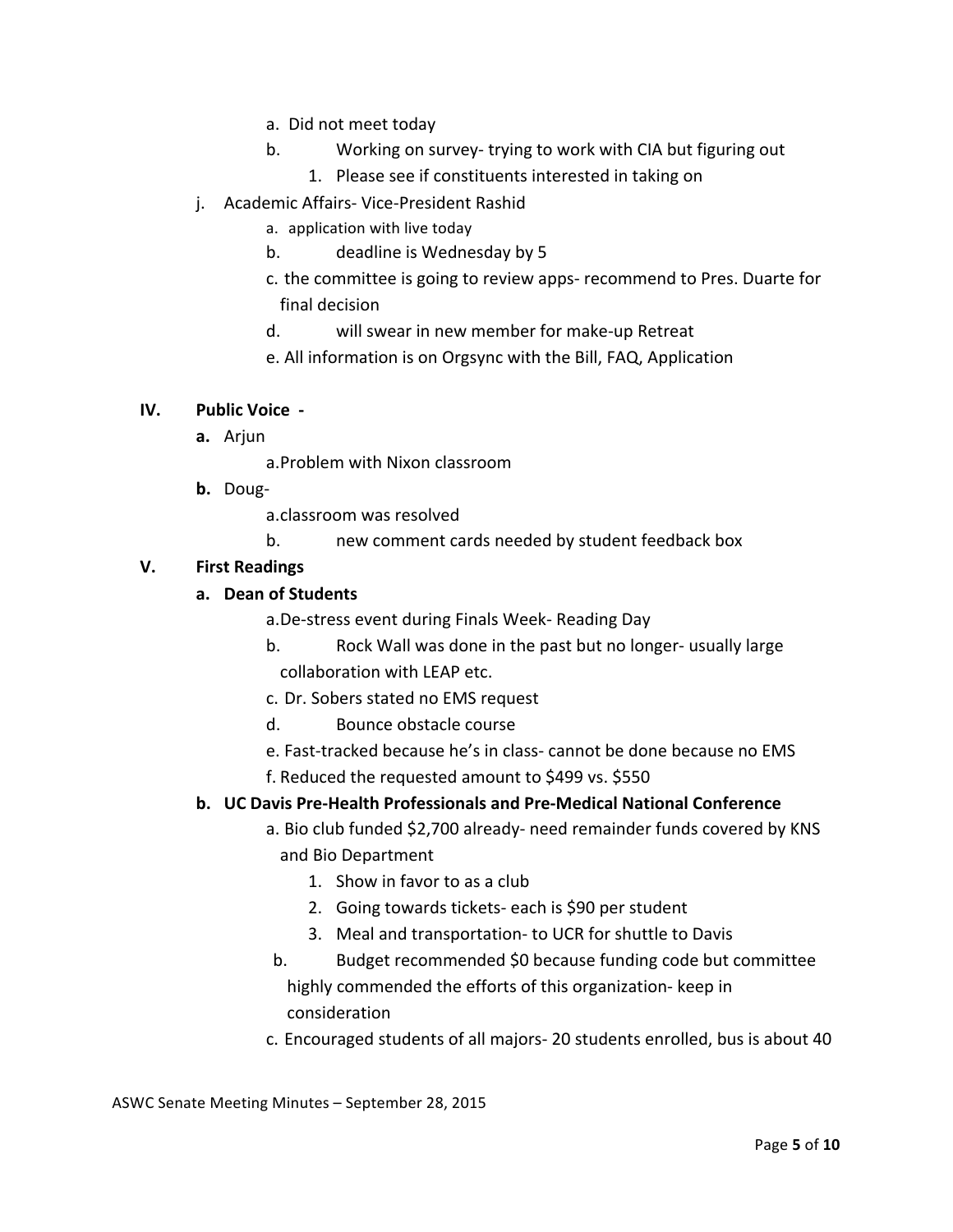- 1. Interested students contact Ruth Leon, President of Bio Club on OrgSync
- d. Need this request fast-tracked to register ASAP

e. Sen. Martin moves to fast track event to Daily Calendar Considerations item E 

## c. **William Penn Society Rush**

a. Nov 7, 2015 

- b. Anticipated 60 participants
- c. Requesting \$150

## d. **Item D will no longer be requesting fund**

## e. **Star Party by Physics Club**

- a. Nov.  $6^{th}$  7<sup>th</sup> Joshua Tree National Park
- b. Total Requested amount \$2,280
- c. Held every year, and sign-up sheet is filled
- d. Set up telescopes to see the stars
- e. EMS Reservation is not available just yet
- f. Vice-Pres. Rashid, Amanda found two new galaxies and published in the QC
- g. Sen. Clendening- how will you market it to non-science students
	- 1. Email the sheet available sign-up sheet on first come first serve

## f. **JPL Open House- Physics Club**

- a. NASA's Jet Propulsion Lab- all scientists and speakers in Science attend
- b. NASA found water on Mars so it's good opportunity to interact at this large event is a good opportunity for the students
- c. Funding for reimbursement of mileage- approximately ... 30 students

## **Daily Calendar Considerations**

## **a. WC Men's Volleyball Club**

- **1.** Has there been communication about storage
- **2.** Option that equipment would be stored by the organization- may be most efficient
- **3.** Sen. Contreras- moves to fund request in recommended amount \$903.71
	- **i.** Saw initiative in the club
	- **ii.** Sen. Rodriguez supports because club stated they would budget in the future
	- **iii.** All in favor- 2 votes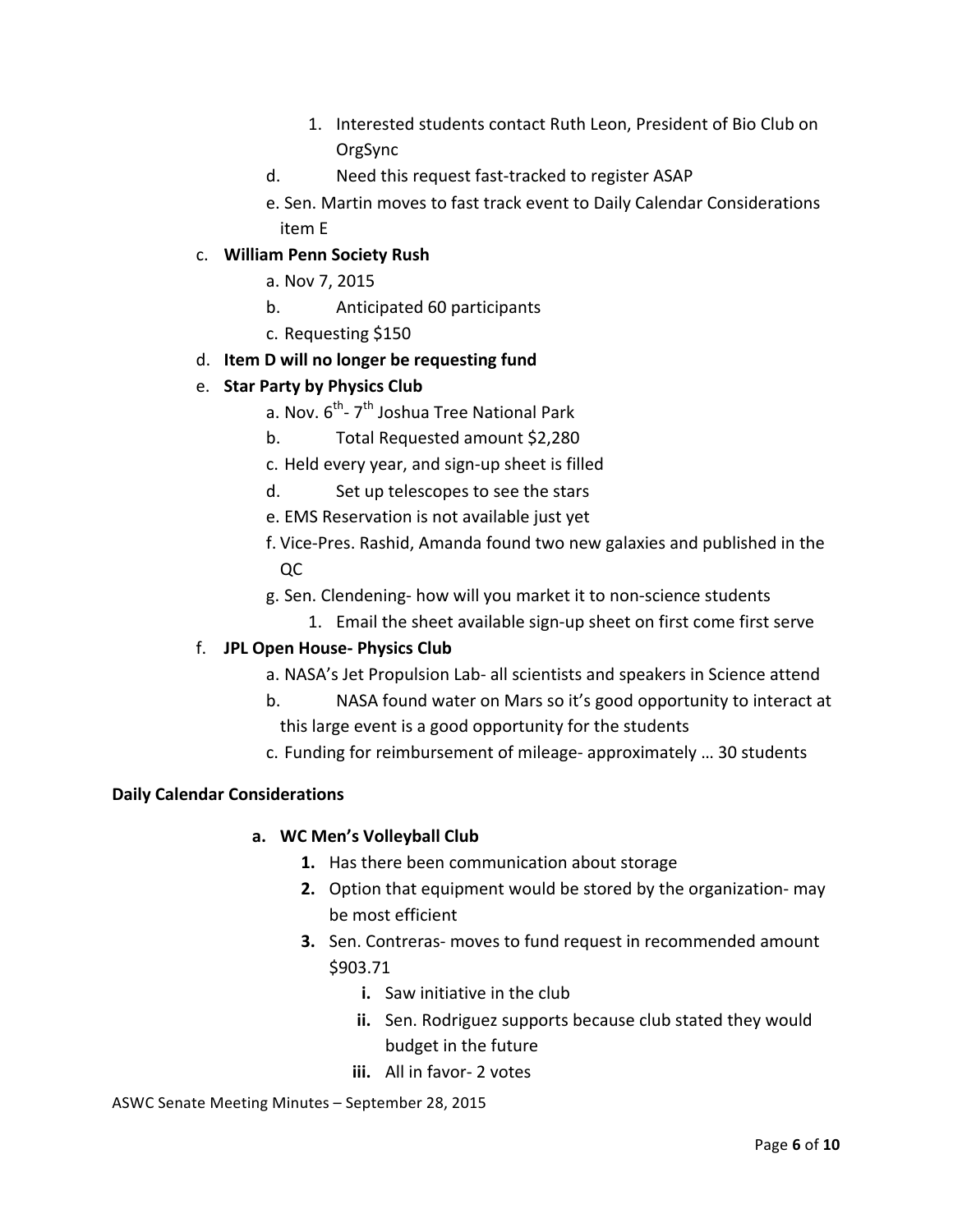- **4.** Sen. Martin- moves to fund request in recommended amount of \$203.71
	- **i.** Club sports in high school still contribute individual fees in leagues
	- **ii.** Only necessary to fund equipment for student body
	- **iii.** It was mentioned that \$150 start-up fund would already be coming into their account from attending ICC meetings
		- **iv.** \$753.71 considers the start-up fund
			- 1. Would like to preserve \$150 for emergency
		- **v.** All in favor- 6 votes
- **5.** Abstentions-4 votes= no clear majority- will continue debate
- **6.** Sen. McKenzie moves to fund \$553.71
	- **i.** Half the registration fee
	- **ii.** New organization
	- **iii.** For the spring, has fundraised in the past and could possibly fundraise before the spring- as a fair amount
	- iv. Very difficult to start up a club- especially with registration fee.
	- **v.** They had around 40-50 people signed up, around 15 people will stay.. amongst the members will be divided
	- **vi.** 6 votes in favor
	- **7.** Sen. Heymans moves to fund recommended amount of \$203.71
		- **i.** Substantial amount of money divided
		- **ii.** Representation of constituents- as women, the league itself is only available for male competitors... gender inclusive
		- **iii.** 5 votes in favor
	- **8.** 1 abstention, move forward to debate
	- **9.** Point of Clarification- speak on behalf of constituents not personally, Dir. Boynton
	- **10.** Point of Clarification- Sen. Marquez because no team on campus already exists
	- **11.** Sen. Santacruz- how many females? 5-10 females... 40-50 signed up in total
	- **12.** Sen. Ordonez- \$400 removed from registration... new total \$353.71
		- **i.** If 20 members are able, it's \$15 per participant
		- **ii.** Subsidize the cost, participants pay remaining
		- **iii.** We fund events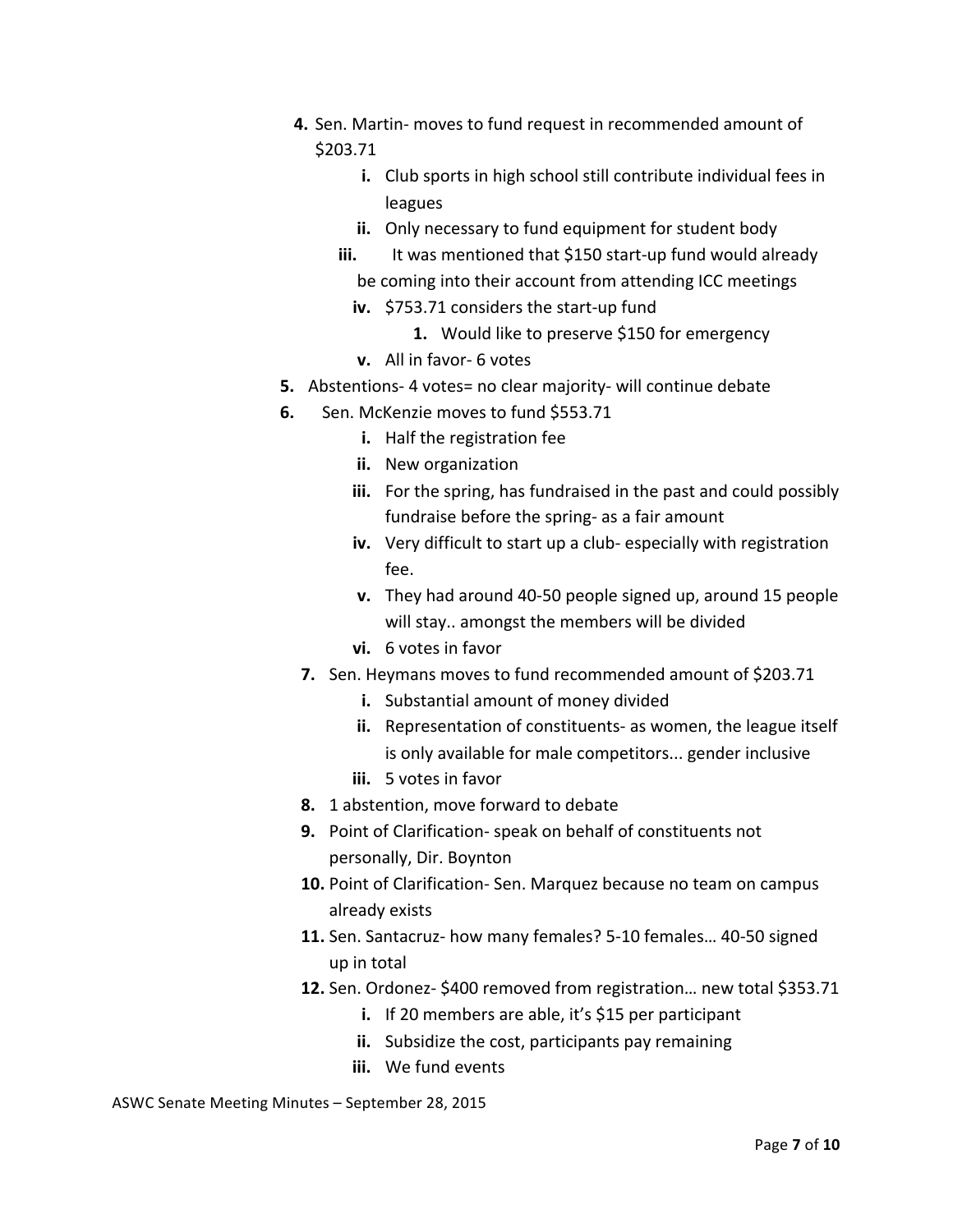- **iv.** 4 in favor
- **13.** Sen. Contreras moves to fund \$753.71
	- **i.** Said by Pres. Duarte
	- **ii.** Sen. Marquez and orgs will request money for events specific to male or female societies for examples, so we do fund events
	- **iii.** 8 funded in favor
- **14.** Majority vote \$743.71
- **b.** Math Club
	- **1.** Vice- Pres. When did you last fundraise?
		- **i.** Not sure
	- **2.** Total Requested amount \$230
	- **3.** Is the food necessary for math club meeting?
	- **4.** Dir. Boynton, math club has requested for food on several occasions in the past- without attempt to fundraise
	- **5.** Sen. Santacruz moves to fund event in requested amount.

## **c. 44th Annual Tardeada**

- **1.** Total requested amount \$5,250 and recommended \$5,150
- **2.** MeCHA will be hosting in favor of Amigos Unidos
- **3.** Large part of homecoming weekend
- **4.** Not yet fundraised
- **5.** Dir. Boynton, have you collaborated with other departments?
- **6.** Funded in the total requested amount

## **d. lunA by the Athenian Society**

- 1. Total amount requested \$12,520.09
- **2.** Total recommended amount \$9,950
- **3.** Requested that last year's attendance not taken into consideration
- **4.** Sen. Wendt could you collab. with VPS or media council to work on promotional video
	- **i.** VPS charges for promotional videos
	- **ii.** As of today you can request www.wcvps.com
- **5.** Production cost dropped to \$4,099.90
- **6.** Incorporating educational aspect to this dance
- **7.** Recess 8:30
- **8.** Continued Meeting at 8:38
- **9.** Sen. McKenzie moved to fund requested amount
	- **i.** Traditional event, high attendance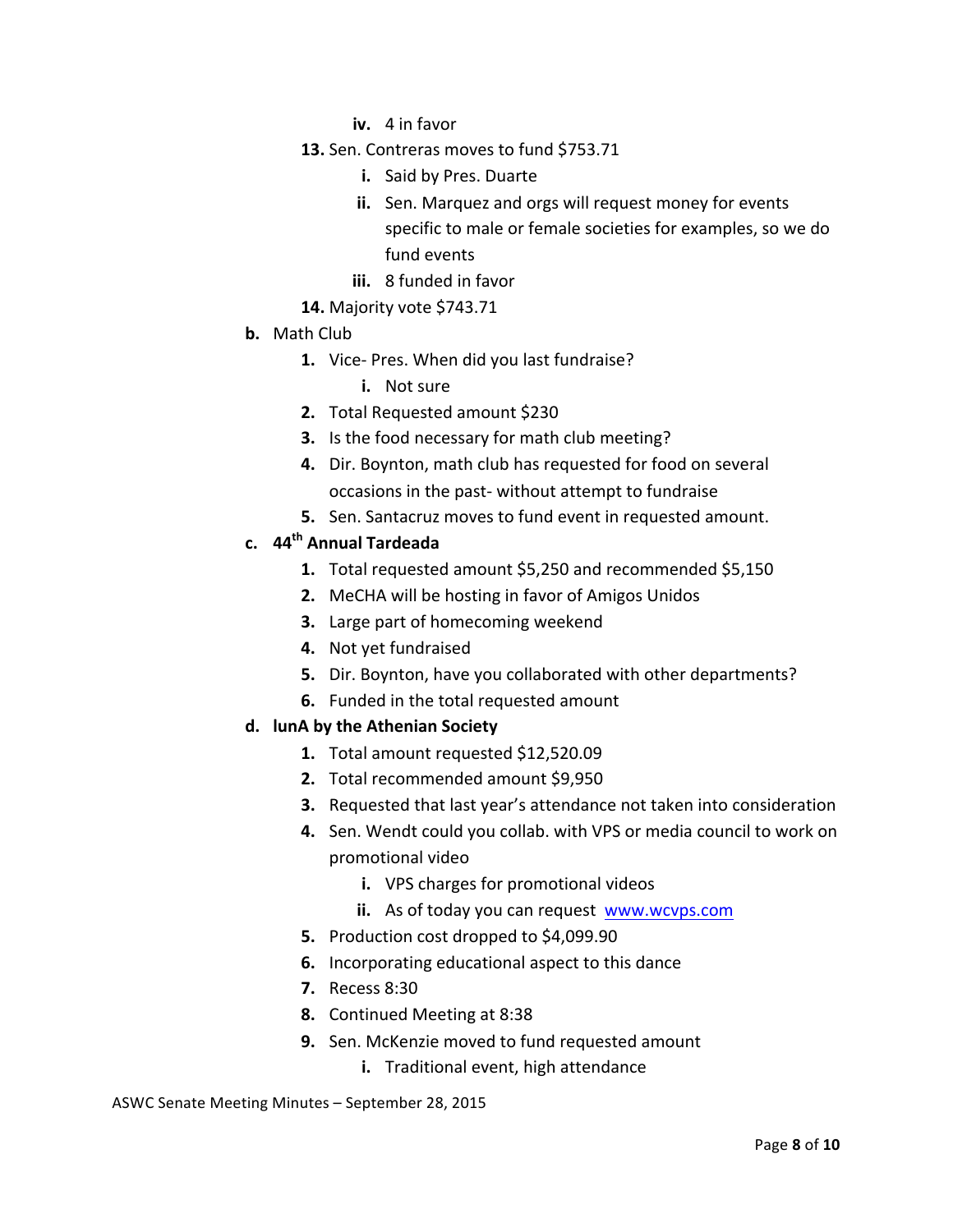- **ii.** Educational component
- **iii.** 5 favor
- **10.** Sen. Wendt moved to fund 12,250.09
	- **i.** Reduce the \$200 for promotional video
	- **ii.** Support everything, but there could be a cheaper way to make a promotional video- resource on campus, VPS
	- **iii.** Agree with educational aspect is promotion on its own
	- iv. 4 favor
- 11. 2 abstentions, no clear majority- open floor debate
- **12.** Sen. Marquez moves to fund in requested amount
	- **i.** A's only dance of the year
	- **ii.** Decreased funding request by a lot
	- **iii.** Can't reduce the fixed costs ie. The Radisson fees
	- **iv.** We only have 3 dances this semester that we will no longer be funding
	- **v.** Votes in favor, 7
- **13.** Sen. Santacruz moves to fund in recommended amount \$9,950
	- **i.** Historically well attended dance will be marketing enough
	- **ii.** Should be consistent in funding with organizations for just 4 hours of an event
	- **iii.** Votes in favor, 1
- **14.** Abstentions 2 votes
- **15.** Majority votes to fund in requested amount
- **e. UC Davis Pre-Health and Pre-Medical National Conference** 
	- **1.** KNS and Pre-Health is gaining a lot of traction, would like to support this
	- **2.** Pres. Duarte, this conference is something of the Academicsunhappy with the recommended amount (based off funding code)
	- **3.** Sen. Wendt moves to fund event in total requested amount

#### **Miscellaneous Business**

**A**. President Duarte will be meeting with Pres. Herzberger- anything contribute?

**B.** Treasurer Zamora, email was sent out about how orgs can access account funds through portal

**C.** If you did not attend Summer Retreat please attend on Sunday in Senate Office